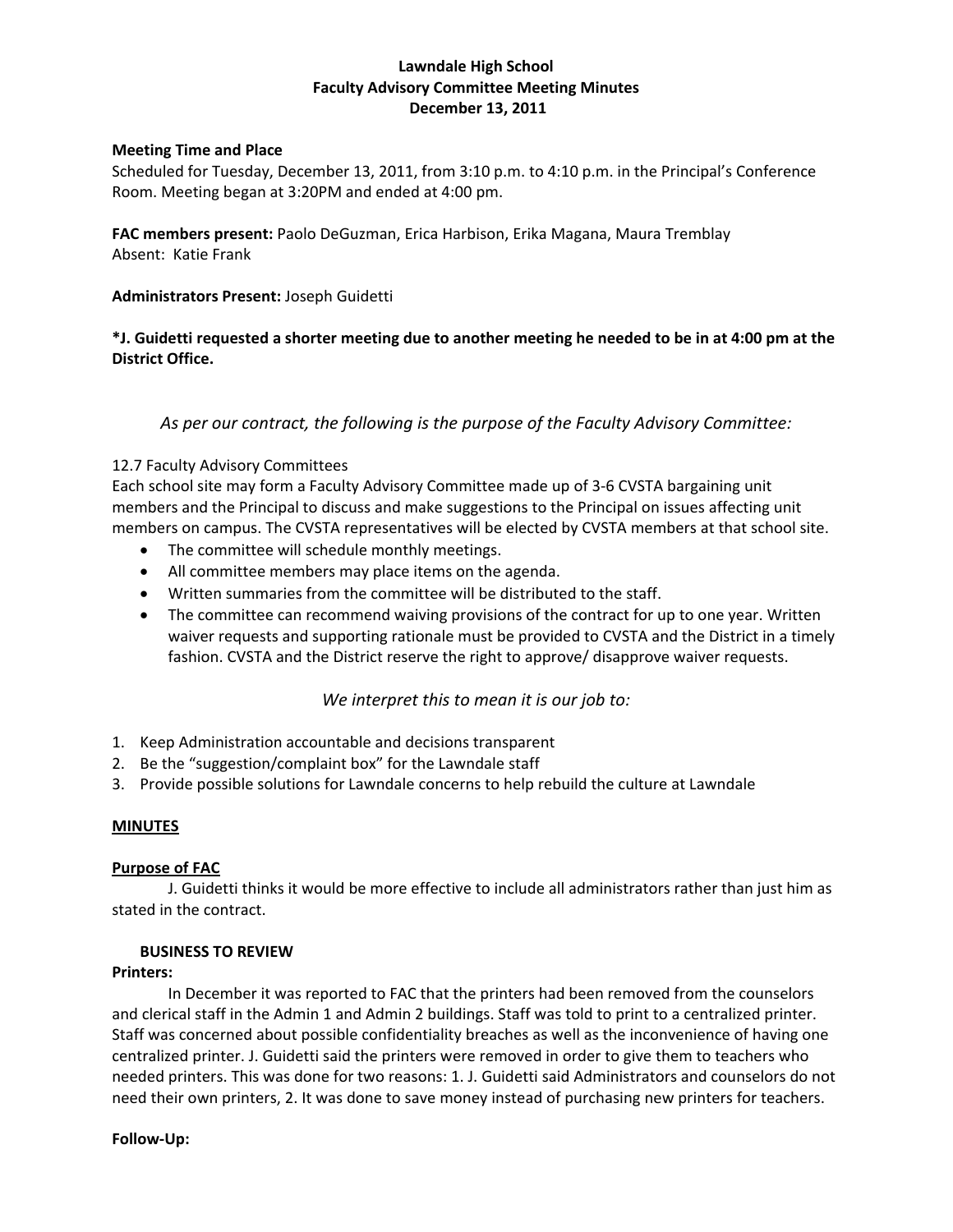J. Guidetti said that Helen came to him after [the printers were taken] with the sheer volume of what needs to be printed. With the budget crunch, it has been suggested to make all printers centralized. It would save a lot of money. J. Guidetti met with Helen, and there was a concern with volume. She is the only one who got her printer back. As harsh as it sounds, counselors will just have to deal with the situation and get up for their copies. With the budget the way it is, we have to crunch numbers.

**\*\*\*\***

## **Traffic Flow:**

In November and December it was reported to FAC that traffic flow from parents dropping their children off is a huge problem. There are safety and congestion issues. FAC suggested on both occasions an alternative route whereby parents would enter off of Inglewood, be routed through the gate at the 300 Building, and be directed off campus through the Marine gate. People could still enter through the Marine gate and be merged into the "Out" lane coming from the Inglewood side, and this would reduce traffic and safety concerns (for our students crossing the street) for those who would have to turn right from Inglewood Avenue onto Marine Avenue.

### **Follow‐Up:**

J. Guidetti met with D. Eatmon and J. Waggoner, mapped it out, and they said it looks good. The person to deal with this is D. Eatmon. J. Guidetti thought the gate by the 300 Building was open in the morning. FAC informed him it is not – it's still closed. J. Guidetti said D. Eatmon said a security guard would have to physically stand there to keep it open. FAC thought there should be another way – FAC suggested parking a cart there or placing a mat over the sensor. J. Guidetti said he will look into this.

#### **\*\*\*\***

### **NEW BUSINESS**

### **Issue #1: Telephones not being answered in the office**

FAC Reported that teachers have had to call security because the phones in the office have frequently not been answered. J. Guidetti agreed that there are staff members who have difficulty answering their phones. The roll-over to Gina is too much; she can't get her work done. Also, FAC reminded J. Guidetti that last meeting he said teachers would have administrator's numbers. J. Guidetti said he will give his number here (see solution below). This could be a reason security is on their phones so much, texting, etc., because teachers are contacting them.

### **Solution:**

Gina and J. Guidetti will meet with someone in the phone department to see what can be done for roll-over (like a phone tree), and J. Guidetti will talk to classified about answering their phones.

#### **\*\*\*\***

### **Issue #2:** *Facilities; Stairs in Building 3 and 4, lunch area trash, Lloyde quad*

FAC reported the on-going problems with trash on stairs of building 3 & 4 and the Lloyde quad. J. Guidetti said ASB is supposed to be working on this problem. J. Guidetti said R. Varee and S. Norris have met with him over this problem. J. Guidetti said that theoretically these areas should be the most clean after Nutrition and Lunch. ASB is supposed to be having a competition for "adopt a highway"‐like contest. Kids are picking up trash for punishment. FAC reiterated the dirtiness of tables. Bathrooms are still not all stocked. The soap dispenser in boy's restroom by Lloyde has Hot Cheetos in it, and there is no soap in the girl's restroom. FAC asked what is being done to get kids to throw trash away in the first place.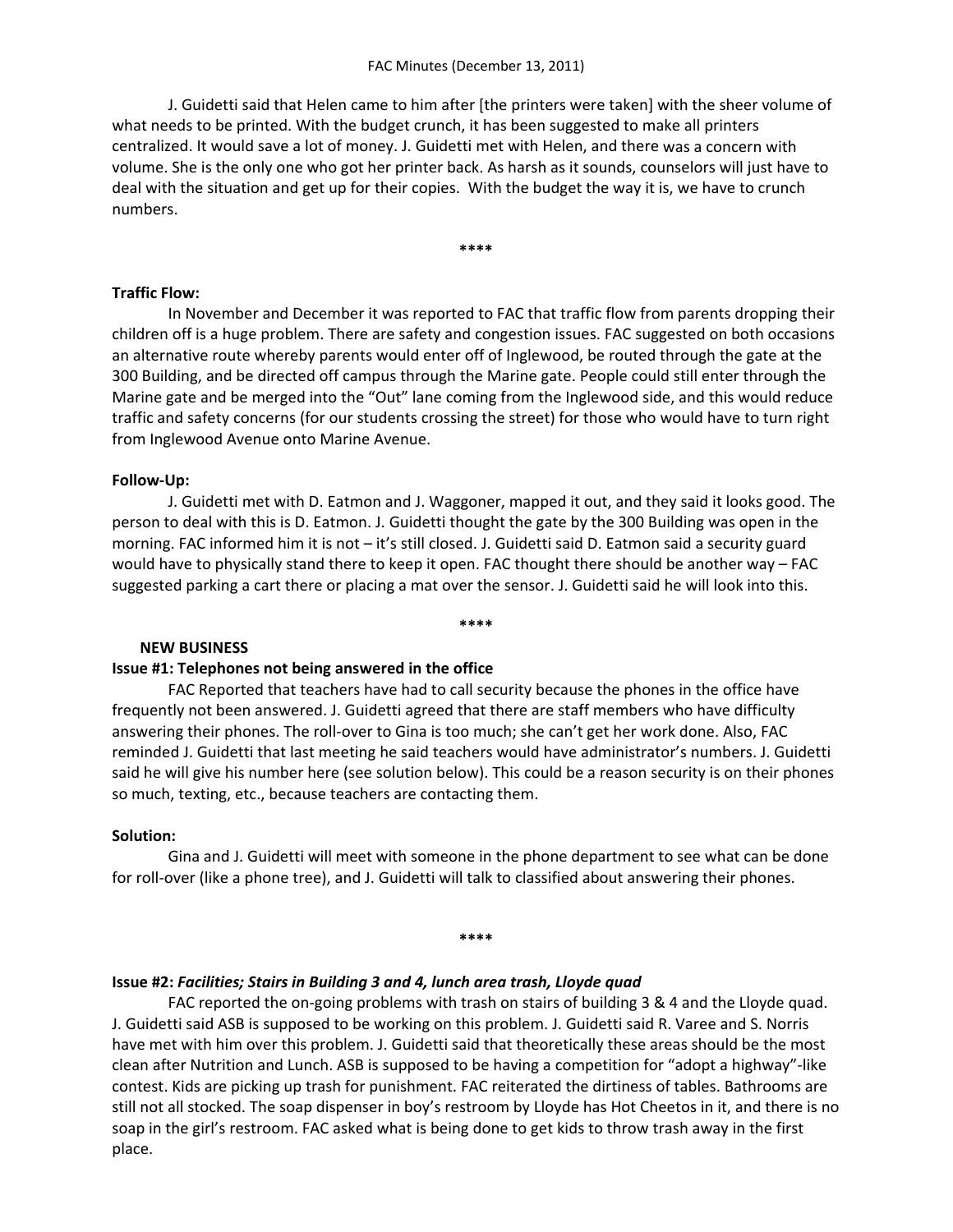#### **Solution:**

J. Guidetti will speak with E. Mirabai about washing the tables. FAC reminded J. Guidetti of the bird wires we used to have. J. Guidetti said he spoke with R. Hacker about restrooms. J. Guidetti said he will speak with R. Hacker and E. Mirabai again about the bathrooms. J. Guidetti said he understands ASB will be working with teachers and students about "adopt a highway" for keeping areas clean. FAC suggested a partnership with MSA about campus cleanup. J. Guidetti suggested we use part of 4SR to discuss campus cleanliness and to get everyone on board to keep the campus clean.

\*\*\*\*

### **Issue #3:** *Security; too few officers in the morning*

FAC reported that there are too few security in the morning to be able to close gates/keep gates open in the morning. In October, FAC mentioned the possibility of keeping the Lloyd gate open a little longer. With only 5 security guards, they are not able to cover the whole campus ‐ particularly since they are being called away to cover late teachers ‐ to keep the campus secure. J. Guidetti said there wasn't enough covered in the afternoon so D. Eatmon changed the coverage times. FAC asked for clarification that there are 7 posts but only 5 guards to cover it. J. Guidetti asked for clarification regarding what the concern is – FAC reported that security is concerned they are appearing to not be doing their jobs when in fact they are being called away to cover teachers, open doors, etc. FAC reported there are not enough keys to cover subbing.

#### **Solution:**

J. Guidetti said security needs to be directed as to what their responsibilities are. Security should not be opening doors, covering classes, etc. J. Guidetti will speak with Shirley. J. Guidetti said security answers to Shirley or Administration – no one else. If someone else attempts to direct them, they should tell them "No."

\*\*\*\*

### **Issue #4:** *Tardy Protocol: What is it?*

J. Guidetti said it depends….Plasco hasn't been working, If it's working, students should get a little print‐out that says PASS. FAC wanted to know what happens if one student has a PASS but the next one doesn't? J. Guidetti said he doesn't think it's [Plasco] working. FAC reported a student returning from a probation meeting and said his probation letter was his pass. FAC wanted to know what the official passes look like. J, Guidetti asked what teachers are getting. FAC reported that teachers are getting nothing; students say attendance sent them and to just mark them tardy. FAC asked for clarification on Plasco. J. Guidetti said Dean Lohman and security should have the zapper, one gate open, and all kids come through one gate. We are supposed to have four, but we don't – the system is not working. FAC asked for a solution in the meantime. FAC asked if there are tardy sweeps.

### **Solution:**

J. Guidetti said he will check with Dean Lohman and J. Waggoner to discuss the Plasco system and brainstorm solutions for the meantime. J. Guidetti said we need to do tardy sweeps.

**\*\*\*\***

### **Issue #5:** *Administration leading by example*

FAC reported that teachers would still like Administration to lead more by example. J. Guidetti said Administration asked for specific examples. FAC reported this scenario: A student who has his hat on, and an administrator tells the student to put the hat in his bag. So if security or a teacher takes that